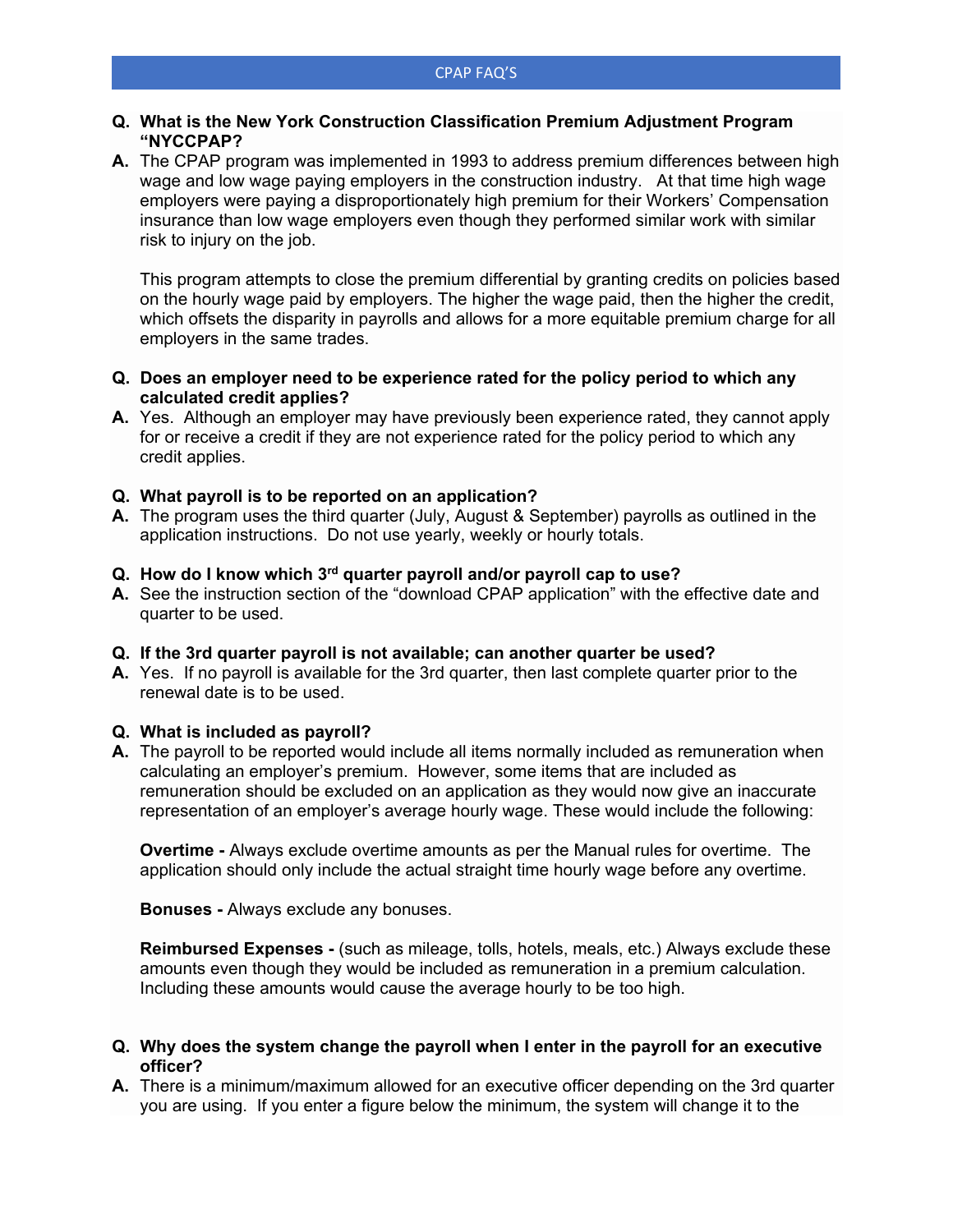minimum allowed. If you enter a figure above the maximum allowed, the system will change it to the maximum allowed for that quarter.

- **Q. What maximum weekly payroll (as defined by the Payroll Limitation Law) is used on an application?**
- **A.** The maximum payroll, as outlined in the application instructions for the third quarter payrolls submitted, is used.
- **Q. Can the weekly payroll maximums be different on an application and a policy?**
- **A.** Yes. The application uses the weekly maximum applicable to the third quarter payrolls submitted while the policy to which the credit applies uses whatever maximum is in effect for the policy period.

# **Q. Do overtime hours and payrolls need to be reported?**

**A.** Yes. Overtime hours and wages are to be included subject to overtime and payroll limitation rules (i.e. the weekly payroll maximum needs to be reported along with the total hours worked including all overtime hours).

# **Q. Do I include vacation, holiday and sick pay in the calculation?**

**A.** Yes, vacation, holiday and sick are included but bonuses and commissions are not to be included.

# **Q. Are bonuses and commissions included in the calculation?**

**A.** Do not include bonuses and commissions in the calculation.

## **Q. Do payrolls for Non-Eligible classification codes need to be reported?**

**A.** Yes. Since any calculated credit applies to the entire policy premium, all payrolls must be included on the application.

# **Q. Do hours worked need to be reported for non-eligible classification codes?**

- **A.** Yes. At least one (1) hour needs to be entered or the calculation will not process.
- **Q. How is the payroll treated when an employee works part of a week on a wrap-up job and part of a week on a regular job?**
- **A**. The payrolls under each job, and policy, are treated separately. The employee must earn more than the maximum under both or one of the jobs in order to have the payroll limitation apply to either.

# **Q. Are Wrap Ups or OCIP Wages Included?**

- **A.** An employer must submit a separate application for each of their policies that contains an eligible construction classification. An application including all of the employer's policies (Wrap-Ups or Owner Controlled Insurance Program (OCIP's) as an example) will not be accepted as any credits will be calculated on a per policy basis only. A combination of policies and applications is not permitted. Any policies of an employer that do not contain an eligible code will not be eligible for a credit. Refer to Rule VIII (I) for a detailed description of the program's requirements.
- **Q. Does an employer need to submit applications for each of their policies (wrap-up, OCIP)?**